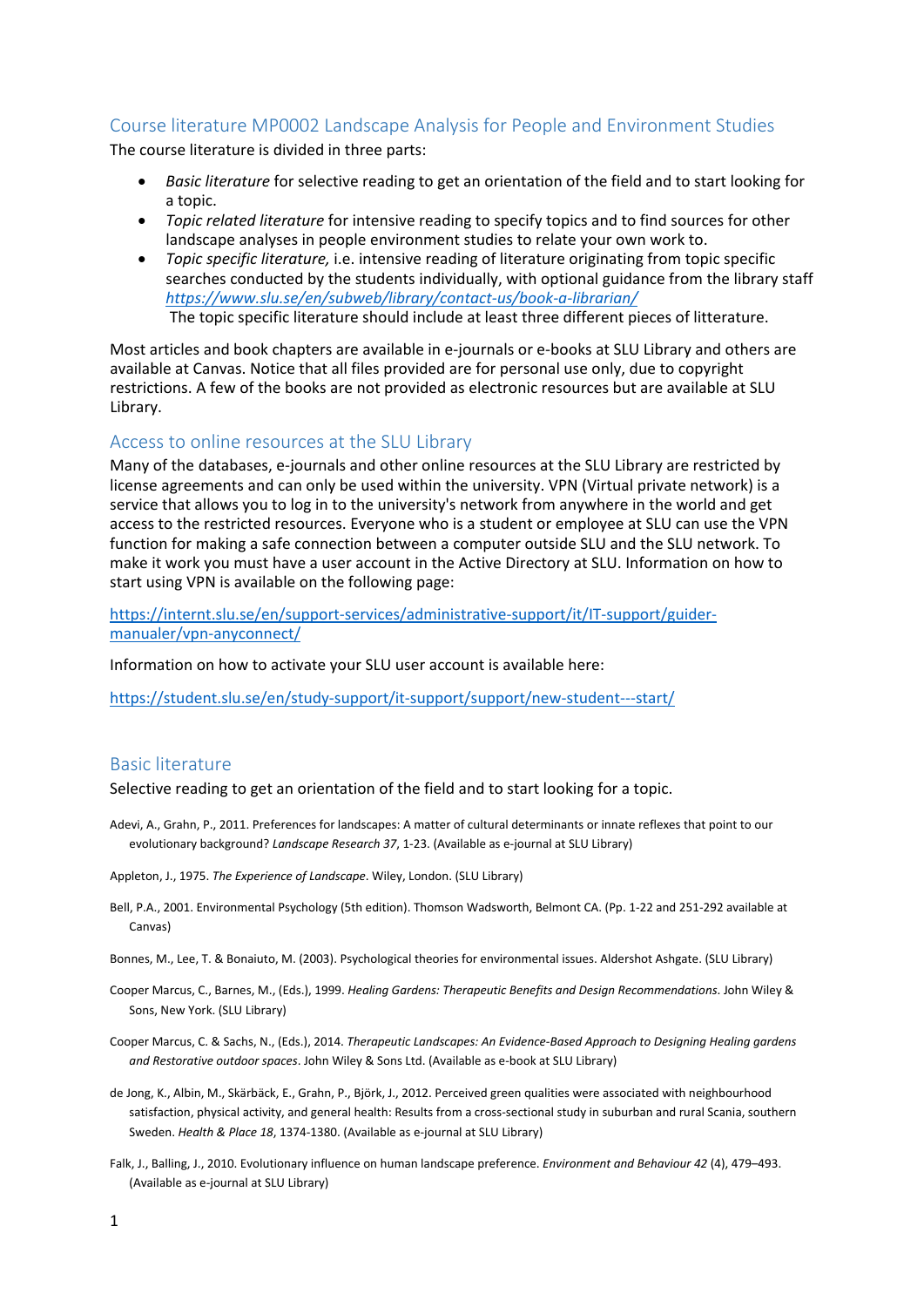- Gehl, J., 2007. Public spaces for a changing public life. In: Ward Thompson, C., Travlou, P. (Eds.), Open Space, People Space. Taylor and Francis, pp. 3-9. (SLU Library)
- Grahn, P., Stigsdotter, U., 2010. The relation between perceived sensory dimensions of urban green space and stress restoration. *Landscape and Urban Planning 94* (3-4), 264-275. (Available as e-journal at SLU Library)
- Grahn, P. & Stigsdotter, U., 2003. Landscape planning and stress. Urban Forestry & Urban Greening, 2, 1-18. (Available as e-journal at SLU Library)
- Hartig, T., 2007. Three steps to understanding restorative environments as health resources. In: Ward Thompson, C., Travlou, P. (Eds.), *Open Space, People Space*. Taylor and Francis, pp. 163–180. (SLU Library)
- Hartig, T., Mitchell, R., de Vries, S., Frumkin, H., 2014. Nature and Health. Annual Review of Public Health 35(1), 207-228. (Canvas)
- Iwarsson, S. & Ståhl, A., 2003. Accessibility, Usability and Universal Design positioning and definition of concepts describing person-environment relationships. Disability and Rehabilitation, 25, 57-66. (Canvas)
- Joye, Y., van den Berg, A., 2011. Is love for green in our genes? A critical analysis of evolutionary assumptions in restorative environments research. *Urban Forestry & Urban Greening 10* (4), 261-268. (Available as e-journal at SLU Library)
- Kaplan, R., Kaplan, S., 1989. *The Experience of Nature*. Cambridge University Press, Cambridge, MA. (SLU Library)

Kellert, S. Calabrese, E., 2015. The Practice of Biophilic Design. Retrieved from www.biophilic-design.com (Canvas)

- Küller, R., 1991. Environmental assessment from a neuropsychological perspective. In: Gärling, T., Evans, G., (Eds.), *Environment, Cognition and Action: An Integrated Approach*. New York, Oxford University Press, pp. 111–147. (Available as e-book at SLU Library)
- Lynch, K., 1960. The Image of the City. Cambridge, London, The M.I.T. Press. (SLU Library and Canvas)
- Ode Sang, Å., Tveit, M., 2013. Perceptions of stewardship in Norwegian agricultural landscapes. Land Use Policy 31, 557-564. (Available as e-journal at SLU Library)
- Orians, G., 1986. An ecological and evolutionary approach to landscape aesthetics. In: Penning-Rowsell, E., Lowenthal, D., (Eds.), *Meanings and Values in Landscape*. London, Allen & Unwin, pp. 3-25. (Canvas)
- Ottosson, J., 2001. The Importance of Nature in Coping with a Crisis: A photographic essay. Landscape Research 26(2), 165-172. (Available as e-journal at SLU Library)
- Tveit, M., Ode, Å., Fry, G., 2006. Key concepts in a framework for analysing visual landscape character. Landscape Research, 31, 229-255. (Available as e-journal at SLU Library)
- Ulrich, R., Simons, R., Losito, B., Fiorito, E., Miles, M., Zelson, M., 1991. Stress recovery during exposure to natural and urban environments. *Journal of Environmental Psychology 11*, 201–230. (Available as e-journal at SLU Library)

Ward Thompson, C., Travlou, P., 2007. *Open Space, People Space*. Taylor and Francis. (SLU Library)

#### Pilot study literature

van Teijlingen E., Hundley, V., 2001. The importance of pilot studies. Social Research Update 35, Department of Sociology, University of Surrey. Available at[: http://sru.soc.surrey.ac.uk/SRU35.pdf](http://sru.soc.surrey.ac.uk/SRU35.pdf)

## Topic related literature

Intensive reading to specify topics and to find sources for other landscape analyses in people environment studies to relate your own work to.

- Bengtsson, A., 2015. From experiences of the outdoors to the design of healthcare environments. Doctoral Thesis No. 66. Acta Universitatis Agriculturae Sueciae. Swedish University of Agricultural Science. Pp. 21-26, available at: http://pub.epsilon.slu.se/12192/
- Bengtsson, A., Grahn, P., 2014. Outdoor environments in healthcare settings: A quality evaluation tool for use in designing healthcare gardens, *Urban Forestry and Urban Greening 13* (4), 878-891. (Available as e-journal at SLU Library)